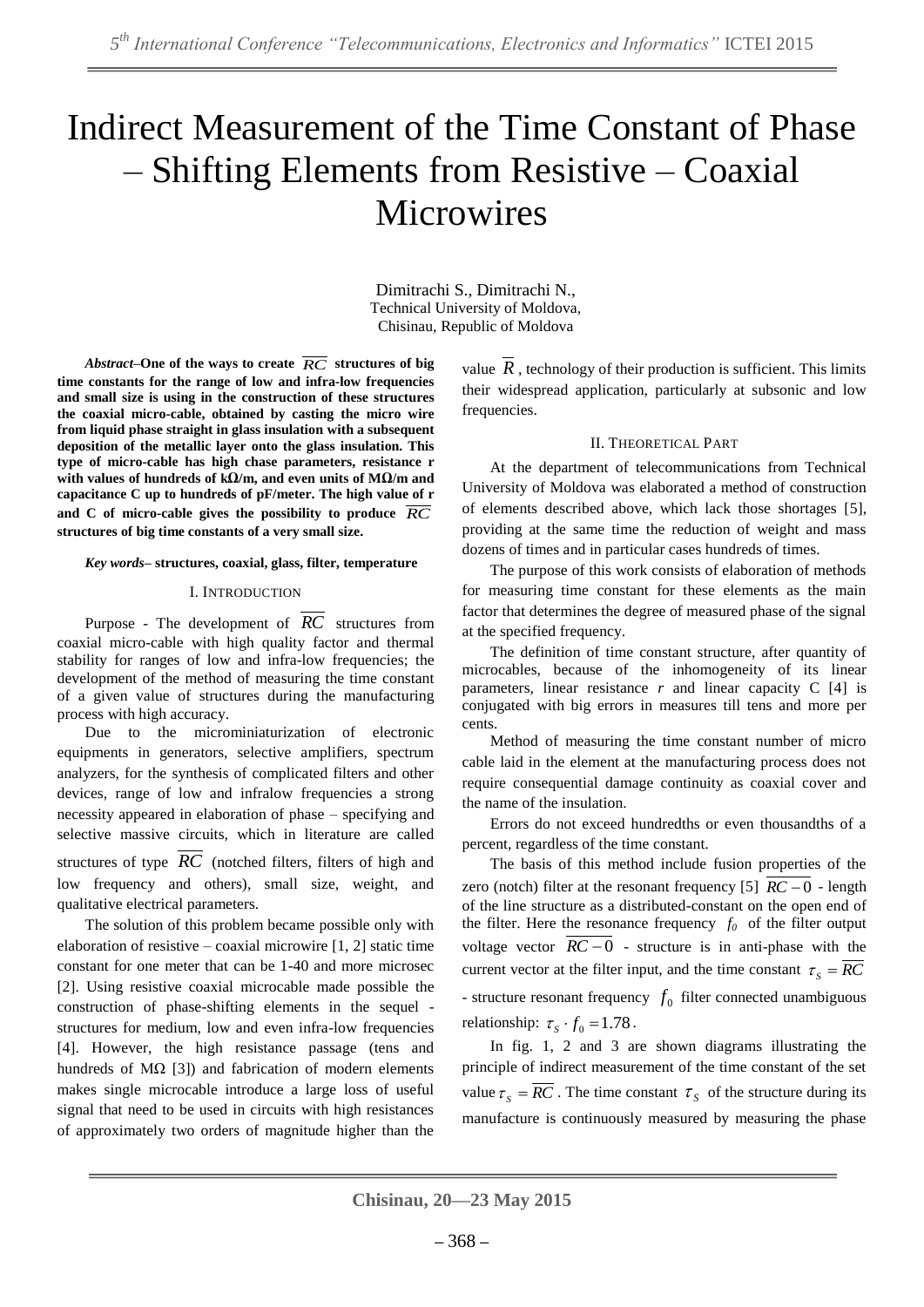shift between 1 *I*  $\rightarrow$ , the vector value  $180^{\circ}$  that flows in a specific area micro cable shell



Fig. 1. Structural (a) and electrical equivalent (b) schemes showing the principle of producing and measuring the  $RC - 0$  - structures.

**Chisinau, 20—23 May 2015**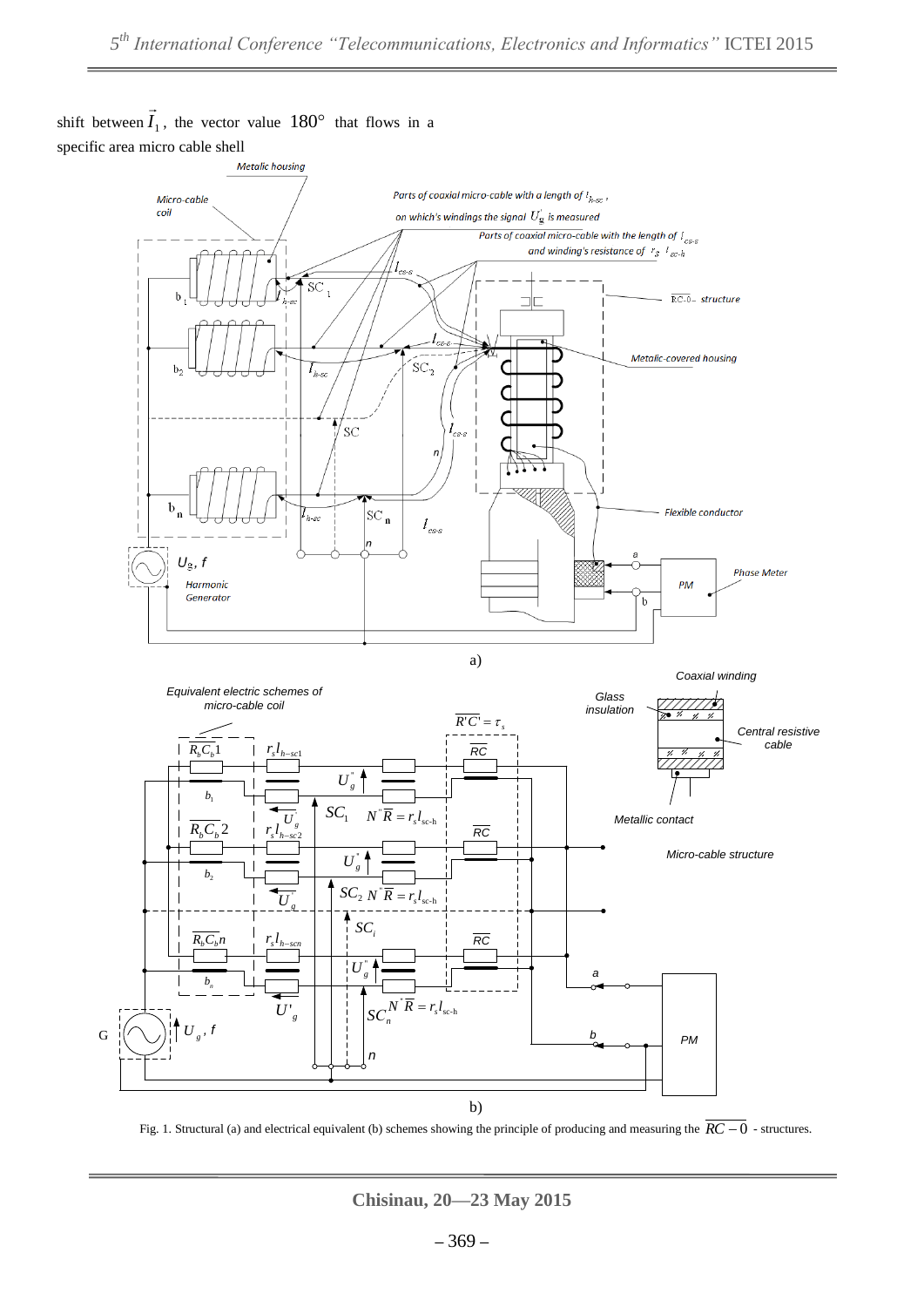indicated in figure 1 by  $l_{CS-S}$ , and the vector of the output voltage  $U_2$  $\rightarrow$ being produced - at the end of an open structure.

Resistance micro cable said shell portion  $l_{CS-S}$ , fig. 1b indicated by NR, is the resistance of the notch filter and manufactured in cooperation with - the structure of the virtual image of the zero notch filter (Fig. 2b).

As for measuring the signal structure used by the voltage drops on the other shell portion micro cable, fig. 1 and the voltage across it by  $U_g^{\dagger}$  (Fig. 1 b and 2 a, b).

Using as a measuring signal voltage  $U_g^{\dagger}$  that occurs on the shell  $l_{h-sc}$  micro cable file allows the virtual measuring signal input of the filter without destroying the continuity of the coaxial micro cable coating and insulation, thereby providing the same phase shift of the voltage vectors at the input of the current  $I_1$  structure  $U_1$  (Fig. 2). We will demonstrate this.

The relationship between the voltage at the exit of *R*'*C*'-0 - structure  $\overline{U}_2$  and the vector of the current at the entrance of notch filter  $I_1$  $\rightarrow$ and the passive *R*' and *C*' values of the structure  $R'C'-0$  type is given by relation:

$$
U_2 = I_1 \frac{R}{\theta} \cdot \frac{1}{sh\theta},
$$
\n
$$
U_2 = \sqrt{2 \cdot \overline{sm}} \qquad (1)
$$

where  $\theta = \sqrt{2\pi f}Cl = \sqrt{2\pi f}CR = \sqrt{2\pi f}\tau$ ,

*f* - frequency of the measured signal, *l* - the length of micro-cable stacked in the structure.

Separating in (1) the real part from the imaginary one we get:

$$
U_2 = I_1 \frac{R}{\gamma} e^{-j\frac{\pi}{2}} \times
$$
  
 
$$
\times \left[ \frac{sh\gamma l \cos \gamma l}{ch^2 \gamma l + \cos^2 \gamma l} - j \frac{ch\gamma l \sin \gamma l}{ch^2 \gamma l + \cos^2 \gamma l} \right]^{1/2}
$$
  
where  $\gamma = \sqrt{\pi} Cr$ .

From (2) we can find the angle between the vector of input current  $\overline{I}_1$ , and the output voltage  $\overline{U}_2$  of the structure

 $\overline{CR-0}$  - type:

$$
\varphi = \angle \vec{U}_2 \vec{I}_1 = \arctg \frac{ch\gamma l \sin \gamma l}{sh\gamma l + \cos \gamma l}.
$$
 (3)

When  $\angle U_2 \vec{I}_1 = 180^\circ$ , (3) becomes:

$$
t h \mathcal{U} = -t g \mathcal{U}.
$$
  
Solving (4) depending on  $\gamma$ , we get:

$$
\gamma = \sqrt{\pi \text{fr} C I} = \sqrt{\pi \text{fr} R C} = \sqrt{\pi \text{fr} \tau_s} = \left(k - \frac{1}{4}\right)\pi, \quad (5)
$$

From which: 
$$
\tau_s = \frac{(k - 0.25)^2 \pi}{f}.
$$
 (6)

The value of "k" is an integer and can take values  $1,2,3...$  $\rightarrow$ 

The first value of  $\gamma$  (when k = 1), and the vectors  $I_1$ and  $\dot{U}_2$  $\ddot{\phantom{a}}$ are in opposite phase equal to 2.365, and the constant  $\tau$  and the frequency  $f_r$  at which the phase shift takes place between them, are related by:

$$
\tau \cdot f = \tau_s f_r = 1.78 = const.
$$
 (7)

where  $f_r$  - the frequency at which in the notch filter, using *RC* -0 – structure as a phase-rotating chain occurs a resonance.

From (7) follows that when  $\varphi = \pi$  between the time constant  $\tau$  of the structure and the frequency of the measuring signal  $f$  equal to the resonance frequency  $f_i$  $(f = f_r)$  in the filter where  $\tau = 1.78/f_r$  there is a clear dependence. Using this dependence is made the method of playback the time constant  $\tau_s$  of fixed value structures type  $R'C' - 0$  during their manufacturing. In the diagrams (Fig. 2) explaining the principle of the method are adopted the following notations:  $R_{bi}C_{bi} - 0$  - the equivalent electrical values off micro-cable on the giving coils  $b_i$ ;  $SC - sliding$ electric contact, PM - phase meter, G - generator of harmonic signals, r and  $r<sub>s</sub>$  - respectively the resistance per unit length of the central conductor and the conductive cover (coil) of the micro-cable;  $l_{h-sc}$  and  $l_{cs-s}$  respectively the length of micro-cable sites that are between the giving coil b and a sliding contact SC and respectively between the sliding contact and the structure C. The resistance of coaxial shells of these sites of micro-cable forms the resistances: of the harmonic generator  $r_s l_{h-sc}$  and the load resistance of the

notch  $r_s l_{cs-s}$  formed by the notch filter (Fig. 2b).

The originality of the method and the schemes implementing the method of measurement is:

- in the same phase shifts introduced by the values of the micro-cable coils in vectors of the voltage  $\vec{U}_g^{\dagger}$  and the

current  $I_1$  $\rightarrow$ ;

- in the use of hybrid notch filter's properties;
- in artificial creation of zero hybrid notch filter (Fig. 2);

- in the use of the produced  $R'C'-0$  – structure as phase rotating chain that is component of hybrid notch filter (Fig. 2);

**Chisinau, 20—23 May 2015**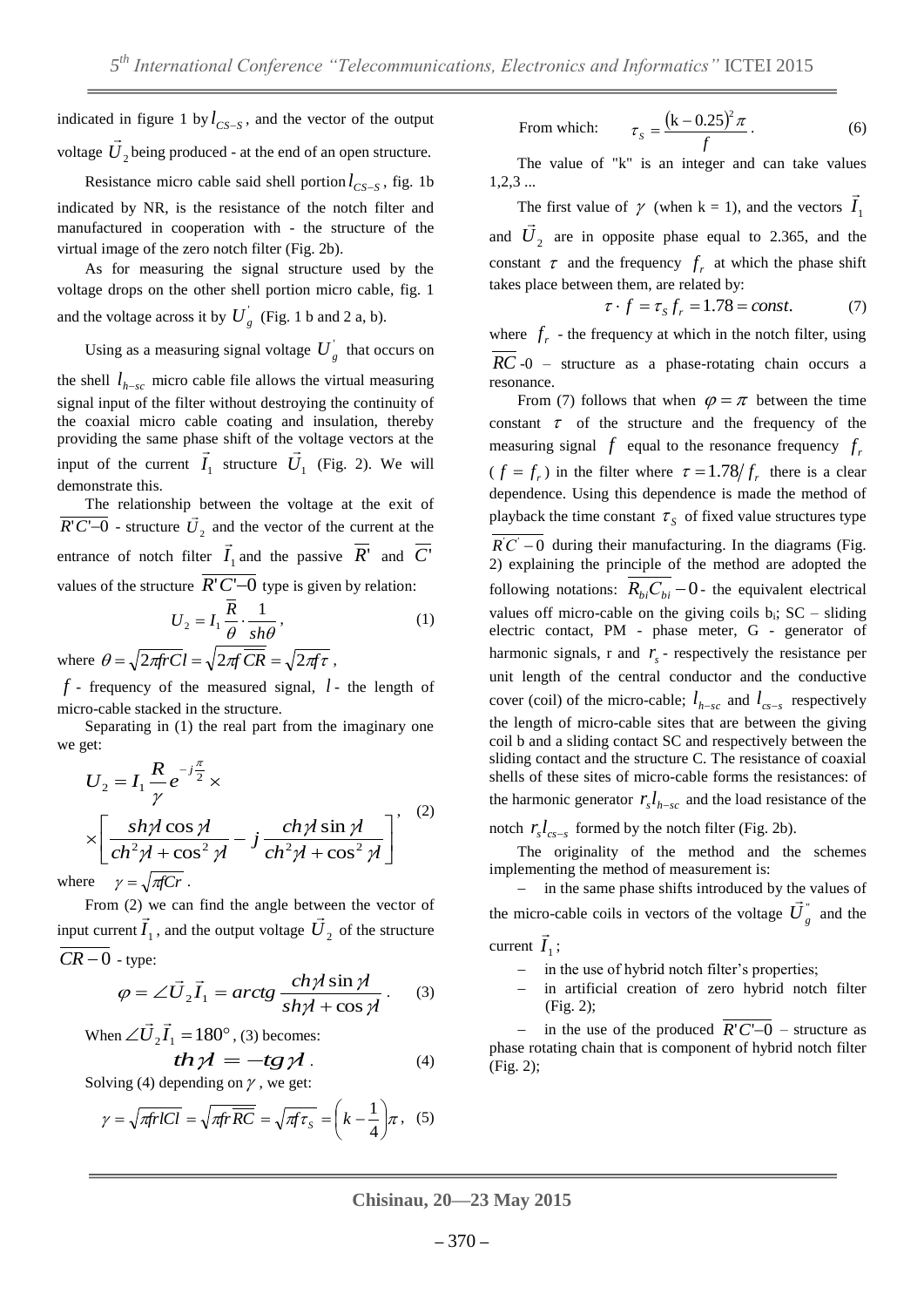

Fig. 2 Electrical equivalent common scheme (a), and the scheme of the formed notch filter (b).

- in the use of the resistance of a defined part of coaxial winding of micro-cable  $r_s l_{cs-s}/n$  as resistance of the notch filter (Fig. 1,a and 2,a);

- in the use of the voltage on a defined part of coaxial winding of micro-cable as measuring  $U_g^{\dagger}$  (Fig. 2,a);  $\blacksquare$  in the elimination of micro-cable coil  $R_cC_c$ influence on the precision of measurement  $\tau_s$  of the

structure by including them in the scheme of measurement as elements of electrical connection of the structure with voltage  $U_g^{\dagger}$ ;

- in the use of coaxial shell of micro-cable as the load of harmonic measuring generator;

This method is applicable for the playback of structures  $CR - 0$  - type for any purpose, any values of time constants  $\tau_s$  of fixed value, regardless of the phase shifts made by the mentioned elements of connection.

Lets see the possibility of the method on the example of reproducing time constant  $\tau_s$  of a fixed value of structures  $R\bar{C}$  – 0 – type for low-pass filters LPF (Fig. 3,a), high HPF (Fig. 3,b) frequencies, and also the zero notch filters ZNF (Fig. 3,c). The method is also applicable to reproduce the structures of time constant of fixed value in the manufacturing of phase-shifting circuits  $C'R' - 0$  - type of any phase values operating in the frequency range up to the infra-low.

 $\overline{\phantom{a}}$  *- reproduction of structures*  $\overline{RC} - 0$  *- type for HPF of a fixed low-pass filter <code>cutoff</code> frequency*  $\mathrm{f}_{\mathrm{c}}$  *, Fig. 3,a.* 

Transfer coefficient of voltage for low-pass filter at idle is defined by [6, 7]:

$$
K_{U.LPF} = \frac{1}{\cosh \theta}.
$$
 (8)

Separating in (8) the imaginary part of the real, we define the modulus of  $|K_{U,LPF}|$ :

$$
K_{U.LPF} = \frac{\text{ch}\gamma\cos\gamma}{sh^2\gamma + \cos^2\gamma} - j\frac{sh\gamma\sin\gamma}{sh^2\gamma + \cos^2\gamma},
$$
  
From where  $|K_{U.LPF}| = \sqrt{2}/\sqrt{ch2\gamma + \cos2\gamma}$ . (9)

Equating (9) to the value  $1/\sqrt{2}$ , we can establish the connection between the filter cutoff frequency  $f_{C.LPF}$  and

it's time constant  $\tau_{\text{s,LPF}}$ :

$$
|K_{U.LPF}| = \sqrt{2}/\sqrt{ch2\gamma + \cos 2\gamma} = 1/\sqrt{2},
$$

From where  $ch2\gamma$  +  $\cos 2\gamma$  = 4,

And respectively

 $\tau_{s\text{LPF}} = R\ \dot{C} = 2.43/2\pi f_{c\text{LPF}} = 1.215/\pi f_{c\text{LPF}}$ . (10) Then equating (7) and (10), we obtain the equation establishing the relationship between the voltages frequency

**Chisinau, 20—23 May 2015**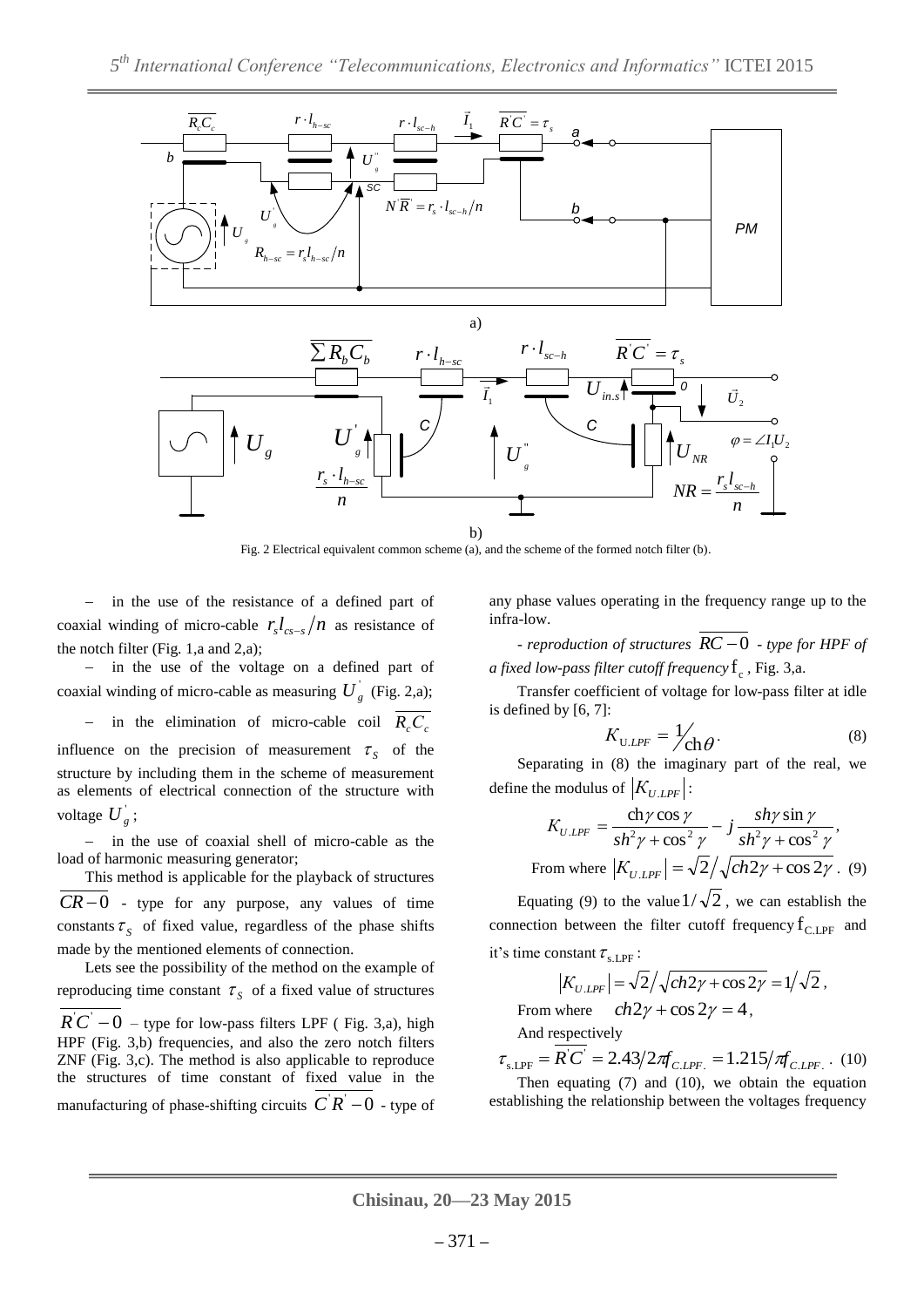f at which is measured the constant  $\tau_{s, \text{LPF}}$  and a cutoff frequency  $f_{C,LPF}$  of filter:

$$
f = 4.6 f_{c.LPF} \tag{11}
$$

 $-$  the reproduction of structures  $R\bar{C}$   $-0$  – type for *HPF of fixed frequency*  $f_{C.HPF}$ , Fig. 3, b.

HPF transfer coefficient at the idle is defined by [6]:

$$
K_{HPF} = (ch\theta - 1)/ch\theta. \tag{12}
$$

Separating in (12) the imaginary part of the real, we define the transfer coefficient's modulus of the filter:

$$
|K_{U.LPF}| = \sqrt{1 - \frac{4ch\gamma \cos\gamma}{sh2\gamma + \cos 2\gamma}}.
$$
 (13)

Equating (13) to the value and the time constant of specified value:  $1/\sqrt{2}$  we can establish a connection between the filter cutoff frequency  $f_{C,HPF}$  and the time constant of specified value  $\tau_{s, HPF}$ :

 $\tau_{s.HPF} = R'C' = 1.318/f_{C\phi BY}$ . (14)

From (7) and (14) we find the relation between frequency  $f_{C.HPF}$  and signal frequency  $f$ which according to this method should be measured the constant  $\tau$ <sub>s.*HPF*</sub>

$$
\tau_{s, HPF} = \frac{1.78}{f} = \frac{1.318}{f_{C, HPF}},
$$
  
From where  $f = 1.34 f_{C, HPF}$ . (15)

 $-$  *reproduction of*  $R'C' - 0$ - *structures of the time constant for the zero notch filters of a fixed frequency of rejection*  $f_r$ , fig. 3, c.



Fig. 3 Structure of the R - C - 0 - type as: a) low-pass filter LPF, and b) high pass filter HPF, c) as phase-switching chain in the notch (zero) filter.

**Chisinau, 20—23 May 2015**